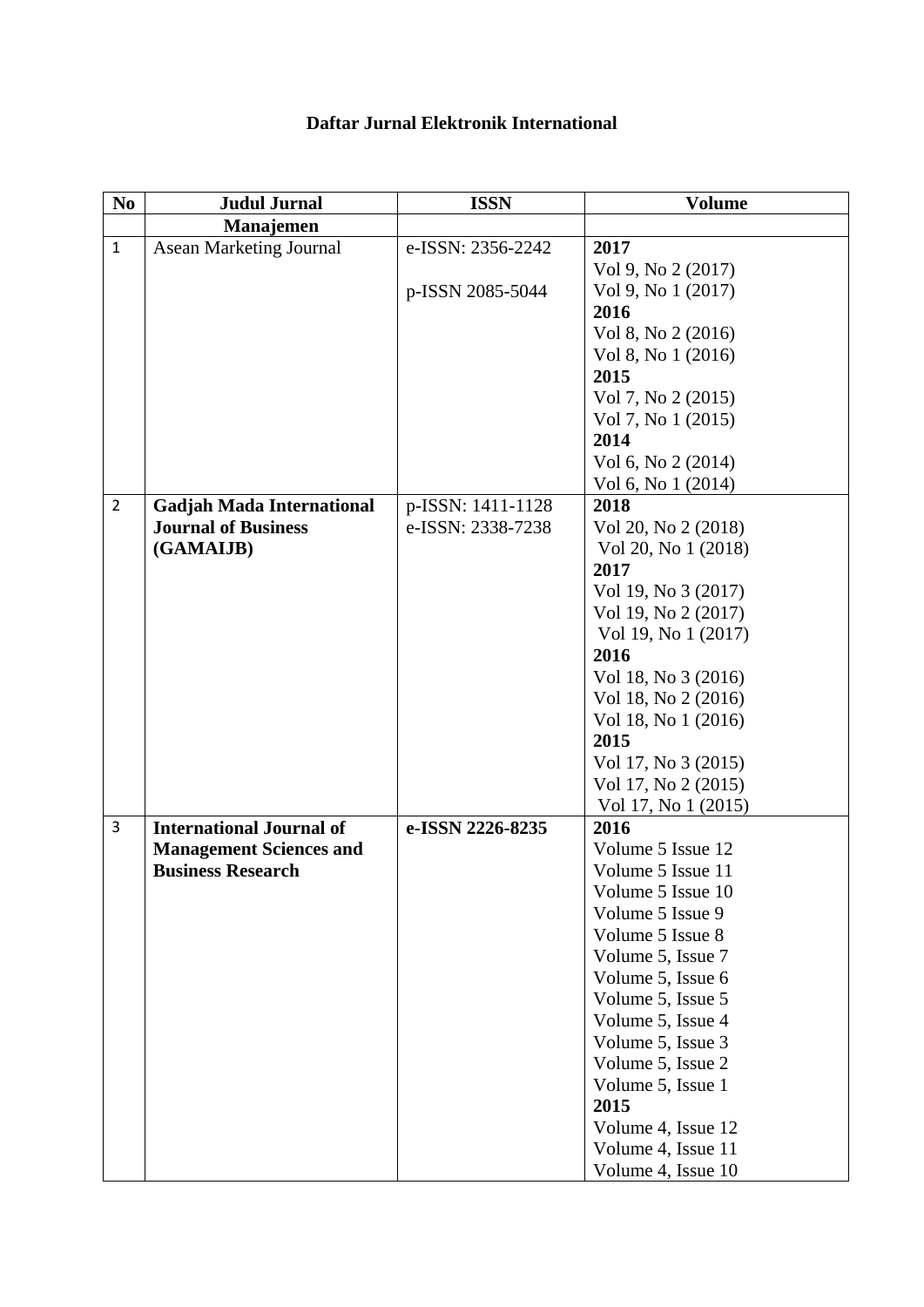|   |                                   |                 | Volume 4, Issue 9 |
|---|-----------------------------------|-----------------|-------------------|
|   |                                   |                 | Volume 4, Issue 8 |
|   |                                   |                 | Volume 4, Issue 7 |
|   |                                   |                 | Volume 4, Issue 6 |
|   |                                   |                 |                   |
| 4 | <b>International Journal Of</b>   | ISSN: 0976-3031 | January 2019      |
|   | <b>Recent Scientific Research</b> |                 | December 2018     |
|   |                                   |                 | November 2018     |
|   |                                   |                 | October 2018      |
|   |                                   |                 | September 2018    |
|   |                                   |                 | August 2018       |
|   |                                   |                 | <b>July 2018</b>  |
|   |                                   |                 | <b>June 2018</b>  |
|   |                                   |                 | May 2018          |
|   |                                   |                 | April 2018        |
|   |                                   |                 | March 2018        |
|   |                                   |                 | February 2018     |
|   |                                   |                 | January 2018      |
|   |                                   |                 | December 2017     |
|   |                                   |                 | November 2017     |
|   |                                   |                 | October 2017      |
|   |                                   |                 | September 2017    |
|   |                                   |                 | August 2017       |
|   |                                   |                 | <b>July 2017</b>  |
|   |                                   |                 | June 2017         |
|   |                                   |                 | May 2017          |
|   |                                   |                 | April 2017        |
|   |                                   |                 | March 2017        |
|   |                                   |                 | February 2017     |
|   |                                   |                 | January 2017      |
|   |                                   |                 |                   |
| 5 | Wine Economic Policy              |                 | 2018              |
|   |                                   | <b>ISSN</b>     | Volume 7, Issue 2 |
|   |                                   | 2212-9774       | Volume 7, Issue 1 |
|   |                                   |                 | 2017              |
|   |                                   |                 | Volume 6, Issue 2 |
|   |                                   |                 | Volume 6, Issue 1 |
|   |                                   |                 | 2016              |
|   |                                   |                 | Volume 5, Issue 2 |
|   |                                   |                 | Volume 5, Issue 1 |
|   |                                   |                 | 2015              |
|   |                                   |                 | Volume 4, Issue 2 |
|   |                                   |                 | Volume 4, Issue 1 |
| 6 | Review of Development             | ISSN: 1879-9337 | 2018              |
|   | Finance                           |                 | Volume 8, Issue 2 |
|   |                                   |                 | Volume 8, Issue 1 |
|   |                                   |                 | 2017              |
|   |                                   |                 | Volume 7, Issue 2 |
|   |                                   |                 | Volume 7, Issue 1 |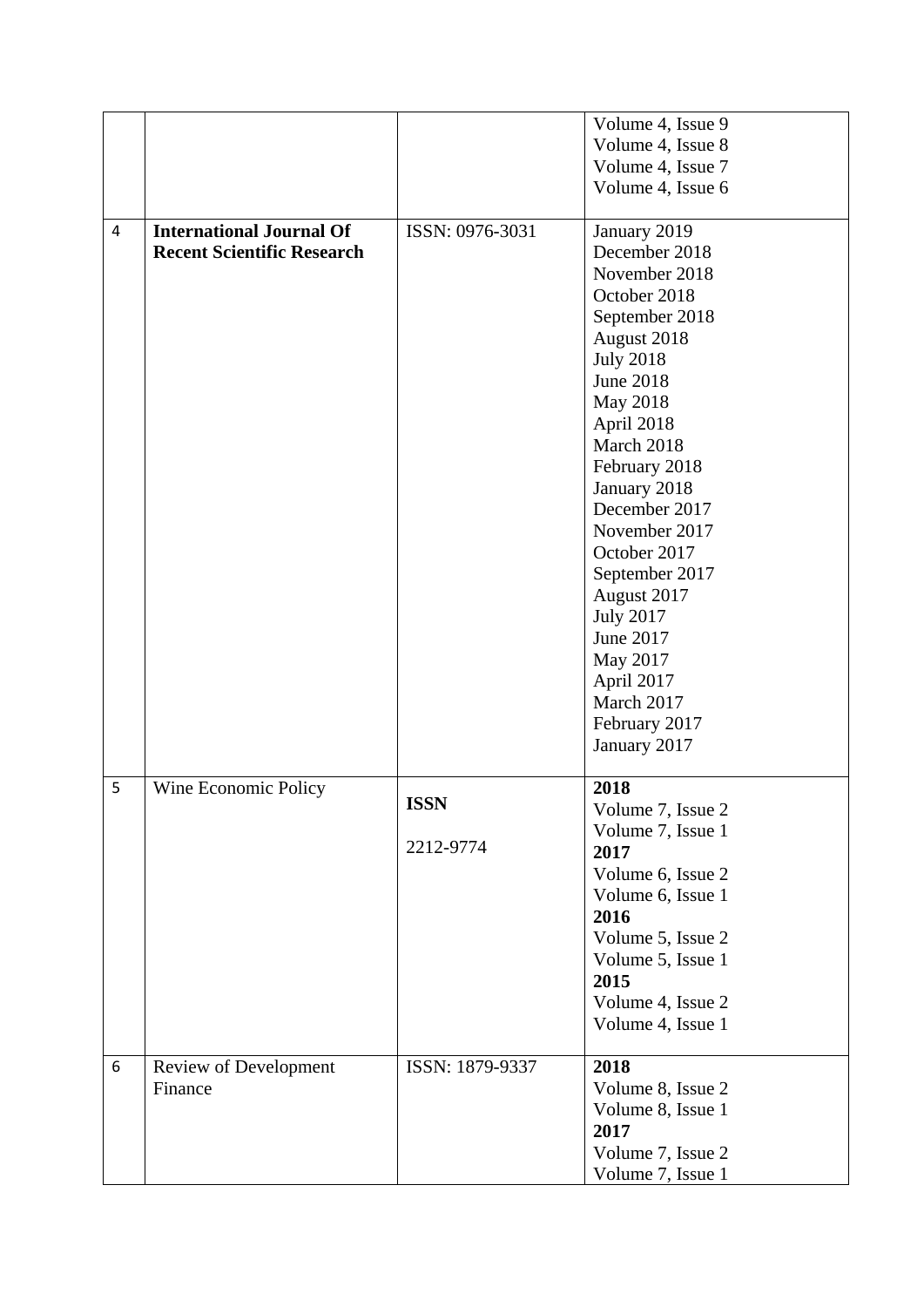|                |                                  |                       | 2016                                                                        |
|----------------|----------------------------------|-----------------------|-----------------------------------------------------------------------------|
|                |                                  |                       | Volume 6, Issue 2                                                           |
|                |                                  |                       | Volume 6, Issue 1                                                           |
|                |                                  |                       | 2015                                                                        |
|                |                                  |                       | Volume 5, Issue 2                                                           |
|                |                                  |                       | Volume 5, Issue 1                                                           |
|                |                                  |                       |                                                                             |
| $\overline{7}$ | Journal of Central Banking       | Online ISSN:          | • Volume: $8(2019)$                                                         |
|                | Theory and Practice              | 2336-9205             | Volume: 7 (2018)                                                            |
|                |                                  |                       | Volume: 6 (2017)                                                            |
|                |                                  |                       | Volume: 5 (2016)                                                            |
|                |                                  |                       | Volume: 4 (2015)                                                            |
| 8              | Journal Economics and            | $p$ -ISSN : 0126-155x | 2017                                                                        |
|                | Finance in Indonesia             | e-ISSN: 2442-9260     | Volume 63, Number 1, June                                                   |
|                |                                  |                       | 2017                                                                        |
|                |                                  |                       | Volume 63, Number 2,                                                        |
|                |                                  |                       | December 2017                                                               |
|                |                                  |                       | 2016                                                                        |
|                |                                  |                       | Volume 62, Number 3,                                                        |
|                |                                  |                       | December 2016                                                               |
|                |                                  |                       | Volume 62, Number 2, August                                                 |
|                |                                  |                       | 2016                                                                        |
|                |                                  |                       | Volume 62, Number 1, April                                                  |
|                |                                  |                       | 2016                                                                        |
|                |                                  |                       | 2015                                                                        |
|                |                                  |                       | Volume 61, Number 2, August                                                 |
|                |                                  |                       | 2015                                                                        |
|                |                                  |                       | Volume 61, Number 1, April                                                  |
|                |                                  |                       | 2015                                                                        |
|                |                                  |                       |                                                                             |
| 9              | Global Economic Observer         | <b>ISSN</b>           | No. 1, Vol. 6 / 2018: No. 2, Vol. 5 /<br>2017: No. 1, Vol. 5 / 2017: No. 2, |
|                |                                  | $2343 - 9742$         | Vol. 4 / 2016: No. 1, Vol. 4 / 2016:                                        |
|                |                                  |                       | No. 2, Vol. 3 / 2015: No. 1, Vol. 3 /                                       |
|                |                                  | ISSN (online)         | 2015:                                                                       |
|                |                                  | $2343 - 9750$         |                                                                             |
|                |                                  |                       |                                                                             |
| 10             | <b>Indonesian Capital Market</b> | e-ISSN 2356-3818      | 2016                                                                        |
|                | Review                           |                       | Vol 8, No 2 (2016): July 2016                                               |
|                |                                  | print ISSN 1979-8997  | Vol 8, No 1 (2016): January                                                 |
|                |                                  |                       | 2016                                                                        |
|                |                                  |                       | 2015                                                                        |
|                |                                  |                       | Vol 7, No 2 (2015): July 2015                                               |
|                |                                  |                       | Vol 7, No 1 (2015): January                                                 |
|                |                                  |                       | 2015                                                                        |
| 11             | Economic Journal of Emerging     | <b>ISSN 2502-180X</b> | Volume 10 Issue 2, 2018                                                     |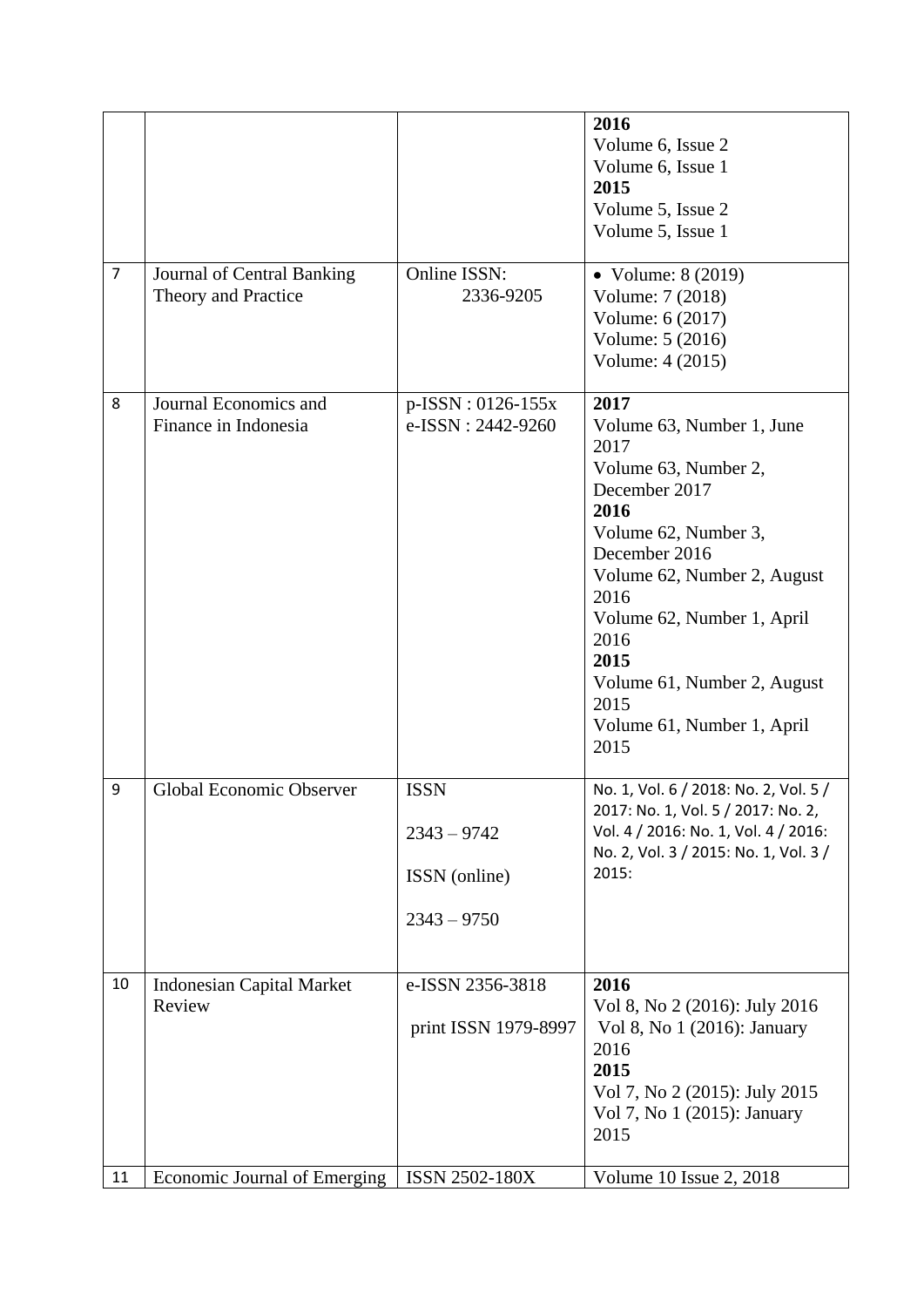|    | Market                               | (online)          | Volume 10 Issue 1, 2018      |
|----|--------------------------------------|-------------------|------------------------------|
|    |                                      | ISSN 2086-3128    |                              |
|    |                                      | (print)           |                              |
| 12 | <b>Journal on Mathematics</b>        | p-ISSN: 2087-8885 | 2019                         |
|    | Education (JME)                      | e-ISSN: 2407-0610 | Vol 10, No 1 (2019)          |
|    |                                      |                   | 2018                         |
|    |                                      |                   | Vol 9, No 2 (2018)           |
|    |                                      |                   | Vol 9, No 1 (2018)           |
|    |                                      |                   | 2017                         |
|    |                                      |                   | Vol 8, No 2 (2017)           |
|    |                                      |                   | Vol 8, No 1 (2017)           |
|    |                                      |                   | 2016                         |
|    |                                      |                   | Vol 7, No 2 (2016)           |
|    |                                      |                   | Vol 7, No 1 (2016)           |
|    |                                      |                   | 2015                         |
|    |                                      |                   | Vol 6, No 1 (2015)           |
|    |                                      |                   | Vol 6, No 1 (2015)           |
|    |                                      |                   | 2014                         |
|    |                                      |                   | Vol 5, No 1 (2014)           |
|    |                                      |                   | Vol 5, No 1 (2014)           |
|    |                                      |                   |                              |
| 13 | <b>Journal of Mathematics</b>        |                   | 2018                         |
|    | <b>Education at Teachers College</b> | ISSN: 2156-1400   | Vol 9, No 2: Fall 2018       |
|    |                                      |                   | Vol 9, No 1: Spring 2018     |
|    |                                      |                   | 2017                         |
|    |                                      |                   | Vol 8, No 2: Fall 2017       |
|    |                                      |                   | Vol 8, No 1: Spring 2017     |
|    |                                      |                   | 2016                         |
|    |                                      |                   | Vol 7, No 2: Fall 2016       |
|    |                                      |                   | Vol 7, No 1: Spring 2016     |
|    |                                      |                   | 2015                         |
|    |                                      |                   | Vol 6, No 2: Fall 2015       |
|    |                                      |                   | Vol 6, No 1: Spring 2015     |
| 14 | European Journal Of Science          | ISSN: 2301-251X   | 2016                         |
|    | <b>And Mathematics Education</b>     |                   | Vol. 4, No. 4, October, 2016 |
|    |                                      |                   | Vol. 4, No. 3, July, 2016    |
|    |                                      |                   | Vol. 4, No. 2, April, 2016   |
|    |                                      |                   | Vol. 4, No. 1, January, 2016 |
|    |                                      |                   | 2015                         |
|    |                                      |                   | Vol. 3, No. 4, October, 2015 |
|    |                                      |                   | Vol. 3, No. 3, July, 2015    |
|    |                                      |                   | Vol. 3, No. 2, April, 2015   |
|    |                                      |                   | Vol. 3, No. 1, January, 2015 |
|    |                                      |                   | 2014                         |
|    |                                      |                   | Vol. 2, No. 4, October, 2014 |
|    |                                      |                   | Vol. 2, No. 3, July, 2014    |
|    |                                      |                   | Vol. 2, No. 2, April, 2014   |
|    |                                      |                   | Vol. 2, No.1, Januari 2014   |
|    |                                      |                   |                              |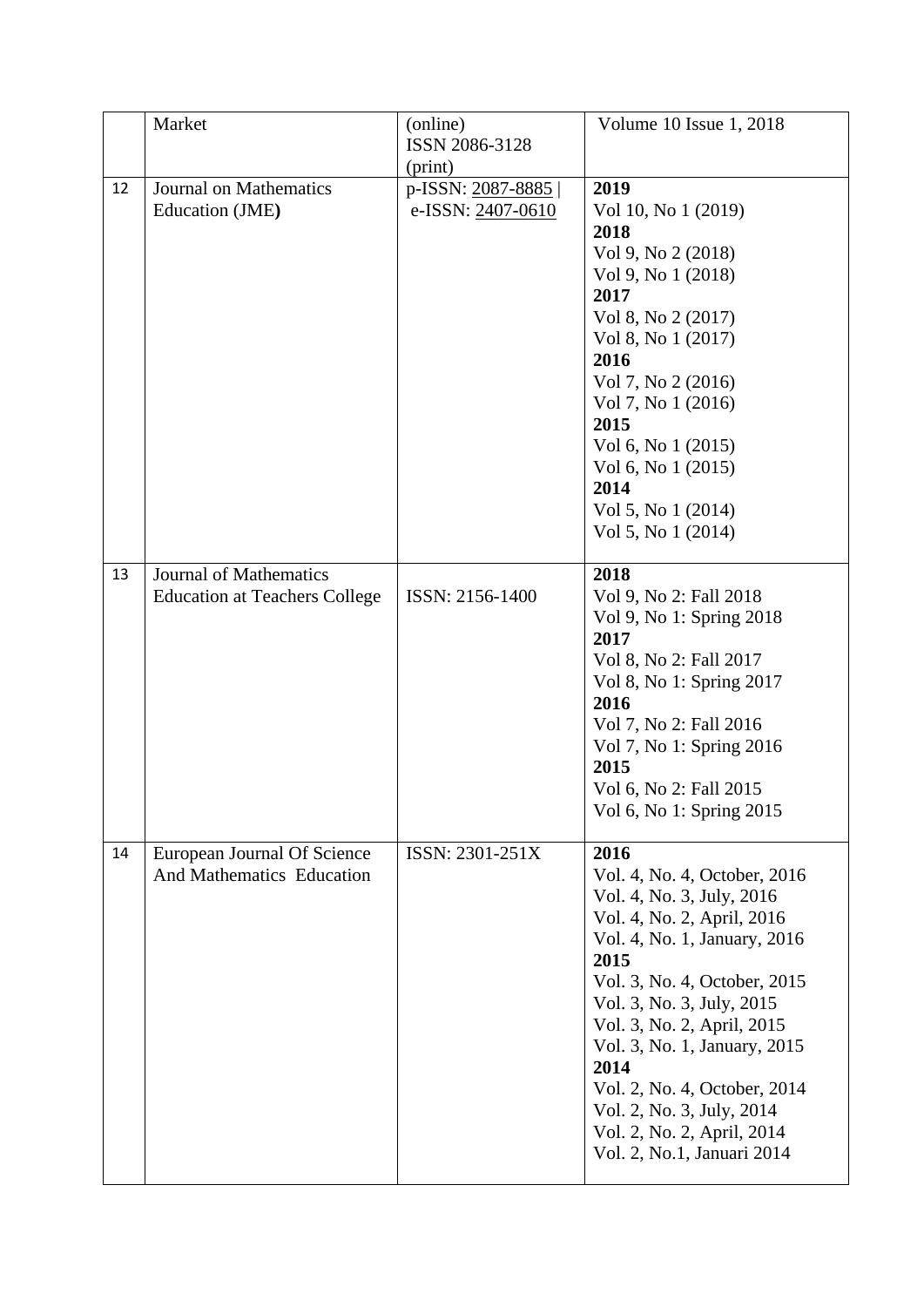| 15 | <b>Journal of Urban Mathematics</b><br>Education | ISSN 2151-2612                                   | 2016<br>Vol 9, No 2 (2016)<br>2015<br>Vol 8, No 2 (2015)<br>Vol 8, No 1 (2015)                                                                                                                                                                                                                                                                                                                                                                                                                                                                                                                                                                                       |
|----|--------------------------------------------------|--------------------------------------------------|----------------------------------------------------------------------------------------------------------------------------------------------------------------------------------------------------------------------------------------------------------------------------------------------------------------------------------------------------------------------------------------------------------------------------------------------------------------------------------------------------------------------------------------------------------------------------------------------------------------------------------------------------------------------|
|    |                                                  |                                                  | 2014<br>Vol 7, No 2 (2014)<br>Vol 7, No 1 (2014)                                                                                                                                                                                                                                                                                                                                                                                                                                                                                                                                                                                                                     |
| 16 | <b>Mathematical Sciences</b>                     | ISSN: 2008-1359<br>(Print) 2251-7456<br>(Online) | 2018<br>December 2018, Issue 4, Pages<br>243-320<br>September 2018, Issue 3, Pages<br>157-242<br>June 2018, Issue 2, Pages 79-<br>155<br>March 2018, Issue 1, Pages 1-77<br>2017<br>December 2017, Issue 4, Pages<br>257-357<br>September 2017, Issue 3, Pages<br>173-255<br>June 2017, Issue 2, Pages 87-<br>171<br>March 2017, Issue 1, Pages 1-86<br>2016<br>December 2016, Issue 4, Pages<br>139-240<br>September 2016, Issue 3, Pages<br>65-138<br>June 2016, Issue 1-2, Pages 1-64<br>2015<br>December 2015, Issue 4, Pages<br>181-223<br>September 2015, Issue 3, Pages<br>115-179<br>June 2015, Issue 2, Pages 59-<br>113<br>March 2015, Issue 1, Pages 1-57 |
| 17 | Journal of Teacher Education                     | eISSN: 15527816                                  | 2019<br>Vol. 70, Issue 1<br>2018<br>Vol. 69 Issue 5<br>Vol. 69 Issue 4<br>Vol. 69 Issue 3<br>Vol. 69 Issue 2<br>Vol 69 Issue 1<br>2017<br>Vol 68 Issue 5                                                                                                                                                                                                                                                                                                                                                                                                                                                                                                             |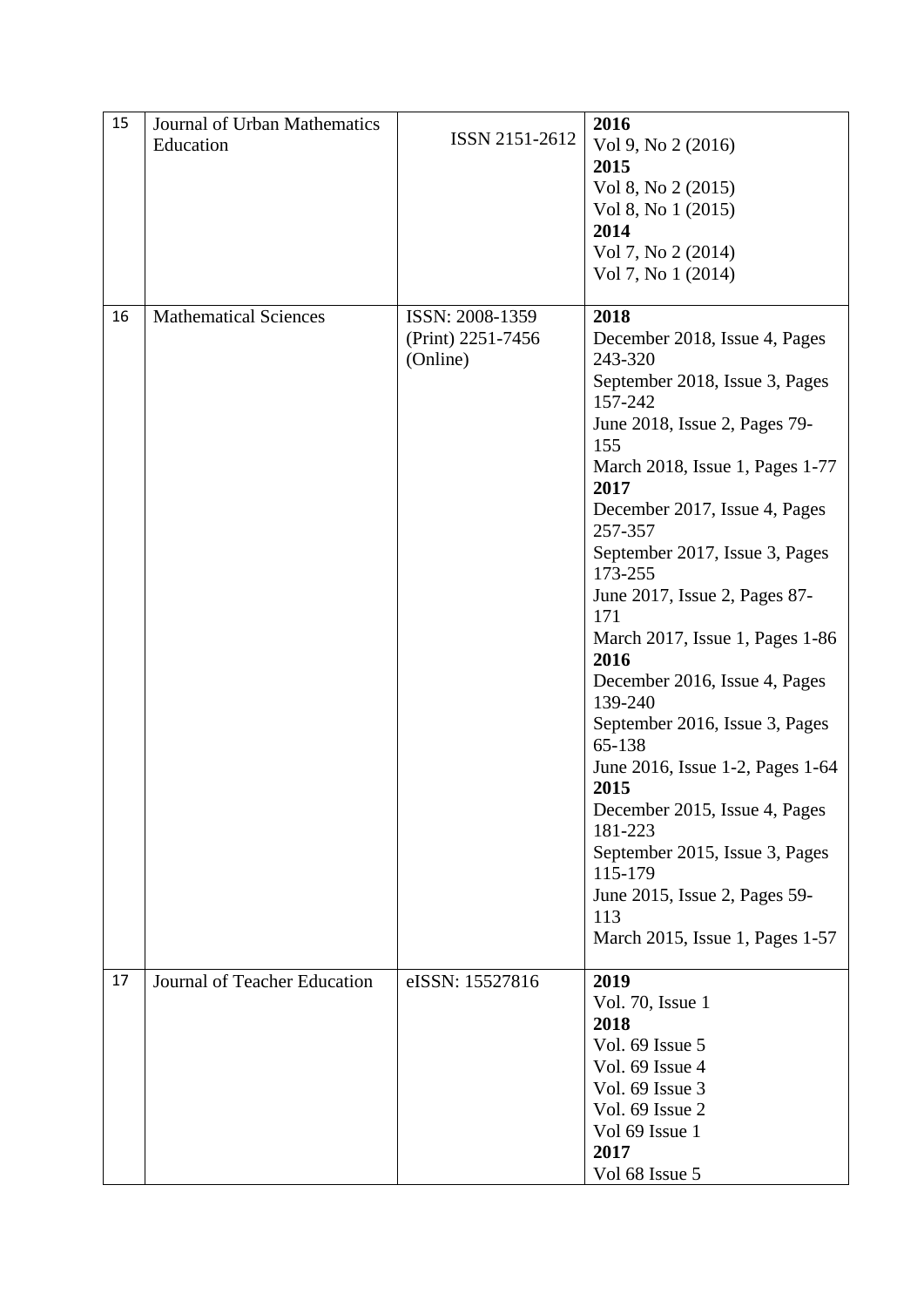|    |                                  |                                               | Vol 68 Issue 4  |
|----|----------------------------------|-----------------------------------------------|-----------------|
|    |                                  |                                               | Vol 68 Issue 3  |
|    |                                  |                                               | Vol 68 Issue 2  |
|    |                                  |                                               | Vol 68 Issue 1  |
|    |                                  |                                               | 2016            |
|    |                                  |                                               | Vol 67 Issue 5  |
|    |                                  |                                               | Vol 67 Issue 4  |
|    |                                  |                                               | Vol 67 Issue 3  |
|    |                                  |                                               | Vol 67 Issue 2  |
|    |                                  |                                               | Vol 67 Issue 1  |
|    |                                  |                                               | 2015            |
|    |                                  |                                               | Vol 66 Issue 5  |
|    |                                  |                                               | Vol 66 Issue 4  |
|    |                                  |                                               | Vol 66 Issue 3  |
|    |                                  |                                               | Vol 66 Issue 2  |
|    |                                  |                                               | Vol 66 Issue 1  |
|    |                                  |                                               |                 |
| 19 | <b>English Language Teaching</b> | $\text{Issn}(\text{Print}): 1916$ -<br>$\Box$ | 2019            |
|    | Journal                          | 4742                                          | Vol. 12, No. 1  |
|    |                                  | Issn(Onlne): 1916-<br>$\Box$                  | Vol. 12, No. 2  |
|    |                                  | 4750                                          | Vol. 12, No. 3  |
|    |                                  |                                               | 2018            |
|    |                                  |                                               | Vol. 11, No. 1  |
|    |                                  |                                               | Vol. 11, No. 2  |
|    |                                  |                                               | Vol. 11, No. 3  |
|    |                                  |                                               | Vol. 11, No. 4  |
|    |                                  |                                               | Vol. 11, No. 5  |
|    |                                  |                                               | Vol. 11, No. 6  |
|    |                                  |                                               | Vol. 11, No. 7  |
|    |                                  |                                               | Vol. 11, No. 8  |
|    |                                  |                                               | Vol. 11, No. 9  |
|    |                                  |                                               | Vol. 11, No. 10 |
|    |                                  |                                               | Vol. 11, No. 11 |
|    |                                  |                                               | Vol. 11, No. 12 |
|    |                                  |                                               | 2017            |
|    |                                  |                                               | Vol. 10, No. 1  |
|    |                                  |                                               | Vol. 10, No. 2  |
|    |                                  |                                               | Vol. 10, No. 3  |
|    |                                  |                                               | Vol. 10, No. 4  |
|    |                                  |                                               | Vol. 10, No. 5  |
|    |                                  |                                               | Vol. 10, No. 6  |
|    |                                  |                                               | Vol. 10, No. 7  |
|    |                                  |                                               | Vol. 10, No. 8  |
|    |                                  |                                               | Vol. 10, No. 9  |
|    |                                  |                                               | Vol. 10, No. 10 |
|    |                                  |                                               | Vol. 10, No. 11 |
|    |                                  |                                               | Vol. 10, No. 12 |
|    |                                  |                                               | 2016            |
|    |                                  |                                               | Vol. 9, No. 1   |
|    |                                  |                                               | Vol. 9, No. 2   |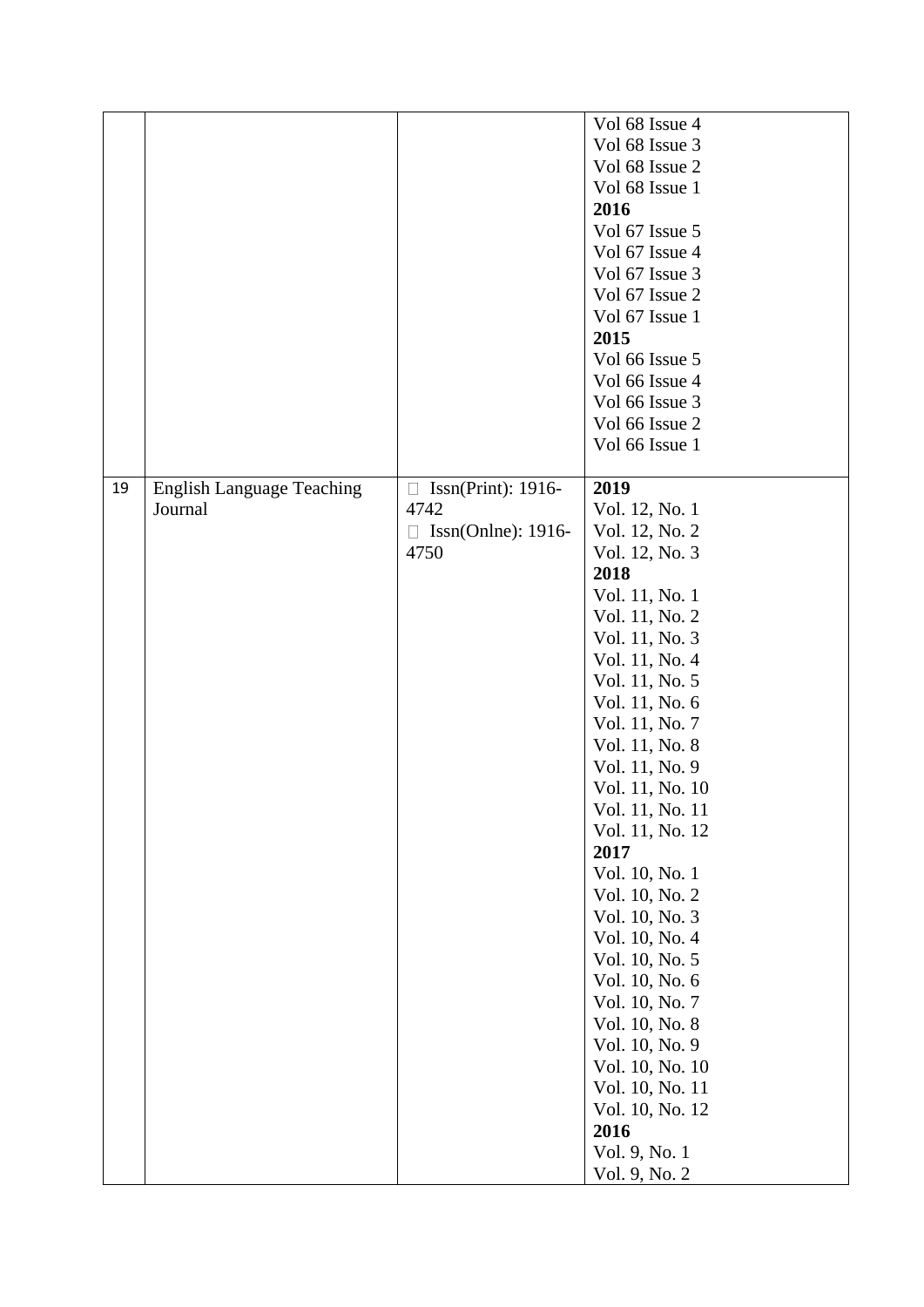|    |                           |                    | Vol. 9, No. 3   |
|----|---------------------------|--------------------|-----------------|
|    |                           |                    | Vol. 9, No. 4   |
|    |                           |                    | Vol. 9, No. 5   |
|    |                           |                    | Vol. 9, No. 6   |
|    |                           |                    | Vol. 9, No. 7   |
|    |                           |                    | Vol. 9, No. 8   |
|    |                           |                    | Vol. 9, No. 9   |
|    |                           |                    | Vol. 9, No. 10  |
|    |                           |                    | Vol. 9, No. 11  |
|    |                           |                    | Vol. 9, No. 12  |
|    |                           |                    | 2015            |
|    |                           |                    | Vol. 8, No. 1   |
|    |                           |                    | Vol. 8, No. 2   |
|    |                           |                    | Vol. 8, No. 3   |
|    |                           |                    |                 |
|    |                           |                    | Vol. 8, No. 4   |
|    |                           |                    | Vol. 8, No. 5   |
|    |                           |                    | Vol. 8, No. 6   |
|    |                           |                    | Vol. 8, No. 7   |
|    |                           |                    | Vol. 8, No. 8   |
|    |                           |                    | Vol. 8, No. 9   |
|    |                           |                    | Vol. 8, No. 10  |
|    |                           |                    | Vol. 8, No. 11  |
|    |                           |                    | Vol. 8, No. 12  |
| 20 | Journal Language Learning | Print ISSN: 1547-  | 2019            |
|    |                           |                    |                 |
|    |                           |                    |                 |
|    | and Development           | 5441               | Vol 15 Issue 1  |
|    |                           | Online ISSN: 1547- | 2018            |
|    |                           | 3341               | Vol 14 Issue 4  |
|    |                           |                    | Vol 14 Issue 3  |
|    |                           |                    | Vol 14 Issue 2  |
|    |                           |                    | Vol 14 Issue 1  |
|    |                           |                    | 2017            |
|    |                           |                    | Vol 13 Issue 4  |
|    |                           |                    | Vol 13 Issue 3  |
|    |                           |                    | Vol 13 Issue 2  |
|    |                           |                    | Vol 13 Issue 1  |
|    |                           |                    | 2016            |
|    |                           |                    | Vol. 12 Issue 4 |
|    |                           |                    | Vol 12 Issue 3  |
|    |                           |                    | Vol 12 Issue 2  |
|    |                           |                    | Vol 12 Issue 1  |
|    |                           |                    | 2015            |
|    |                           |                    | Vol 11 Issue 4  |
|    |                           |                    | Vol 11 Issue 3  |
|    |                           |                    | Vol 11 Issue 2  |
|    |                           |                    | Vol 11 Issue 1  |
| 21 | Questions and Answers in  | Online ISSN:       | 2017            |
|    | Linguistics               | 2299-8942          | Vol 3 Issue 1   |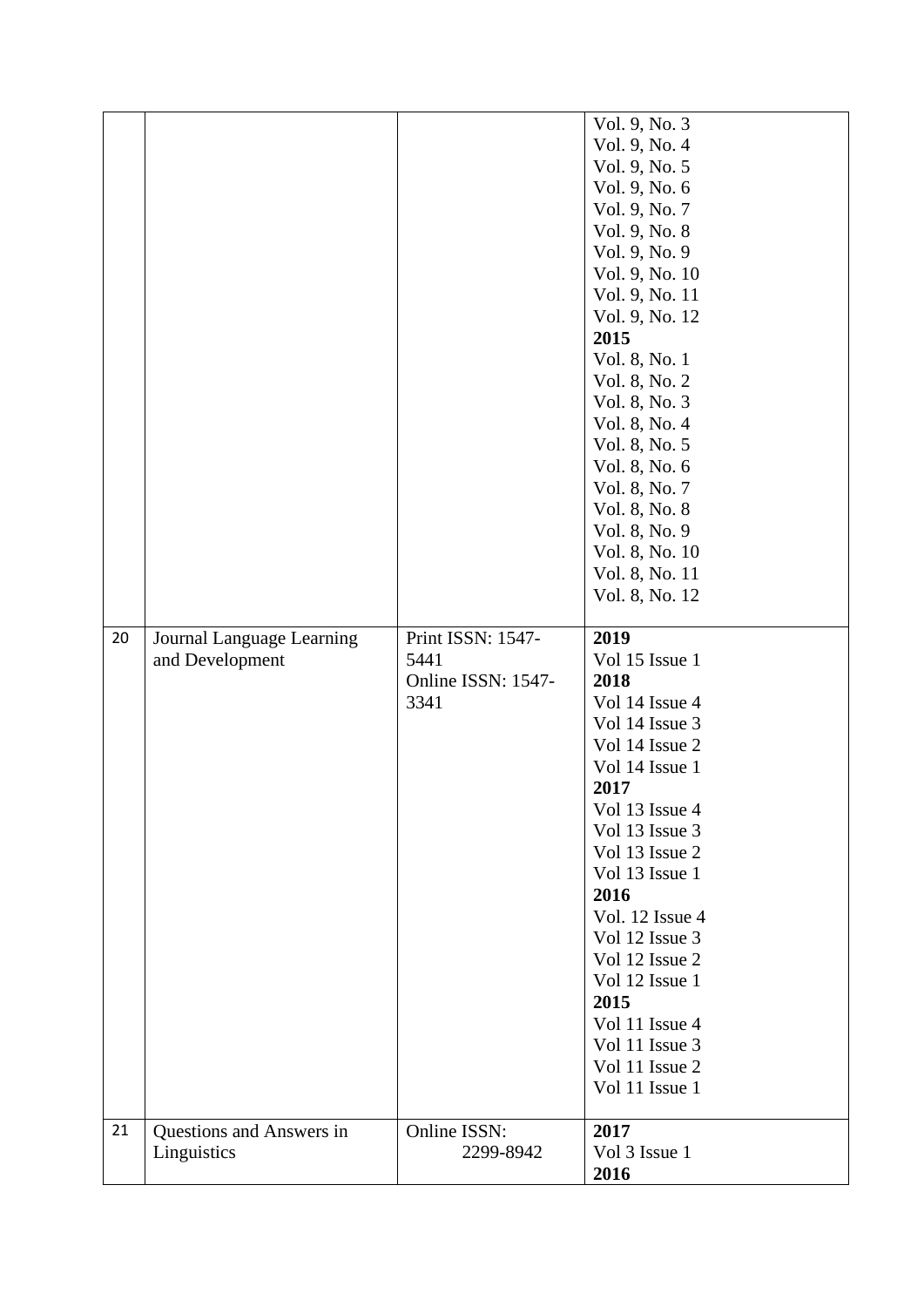|    |                                     |                    | Vol 2 Issue 2                |
|----|-------------------------------------|--------------------|------------------------------|
|    |                                     |                    | Issue 1                      |
|    |                                     |                    | 2015                         |
|    |                                     |                    | Vol 1 Issue 1                |
|    |                                     |                    |                              |
| 22 | Iranian Journal of Language         | ISSN: 2322-1291    | 2017                         |
|    | <b>Teaching Research</b>            |                    | Volume 5, Issue 1, January   |
|    |                                     |                    | 2017                         |
|    |                                     |                    | 2016                         |
|    |                                     |                    | Volume 4, Issue 3, October   |
|    |                                     |                    | 2016                         |
|    |                                     |                    | Volume 4, Issue 2, July 2016 |
|    |                                     |                    | Volume 4, Issue 1, January   |
|    |                                     |                    | 2016                         |
|    |                                     |                    | 2015                         |
|    |                                     |                    | Volume 3, Issue 2, July 2015 |
|    |                                     |                    | Volume 3, Issue 1, January   |
|    |                                     |                    | 2015                         |
|    |                                     |                    |                              |
| 23 | International Journal of            | Online ISSN: 1989- | 2018                         |
|    | <b>English Studies</b>              | 6131/              | Vol 18 No 2                  |
|    |                                     |                    | Vol 18 No 1                  |
|    |                                     | Print ISSN: 1578-  | 2017                         |
|    |                                     | 7044               | Vol 17 No 2                  |
|    |                                     |                    | Vol 17 No 1<br>2016          |
|    |                                     |                    | Vol 16 no 2                  |
|    |                                     |                    | Vol 16 No 1                  |
|    |                                     |                    | 2015                         |
|    |                                     |                    | Vol 15 No 2                  |
|    |                                     |                    | Vol 15 No 1                  |
|    |                                     |                    |                              |
| 24 | <b>Translation and Interpreting</b> | ISSN 1836-9324     | 2018                         |
|    |                                     |                    | Vol 10, No 2 (2018)          |
|    |                                     |                    | Vol 10, No 1 (2018)          |
|    |                                     |                    | 2017                         |
|    |                                     |                    | Vol 9, No 2 (2017)           |
|    |                                     |                    | Vol 9, No 1 (2017)           |
|    |                                     |                    | 2016                         |
|    |                                     |                    | Vol 8, No 2 (2016):          |
|    |                                     |                    | Vol 8, No 1 (2016)           |
|    |                                     |                    | 2015                         |
|    |                                     |                    | Vol 7, No 3 (2015)           |
|    |                                     |                    | Vol 7, No 2 (2015)           |
|    |                                     |                    | Vol 7, No 1 (2015)           |
| 25 | Journal of Writing Research         | eISSN 2294-3307    | Volume 10 (2018-2019)        |
|    |                                     |                    | Volume 10   number 2         |
|    |                                     |                    | Volume 10   number 1         |
|    |                                     |                    |                              |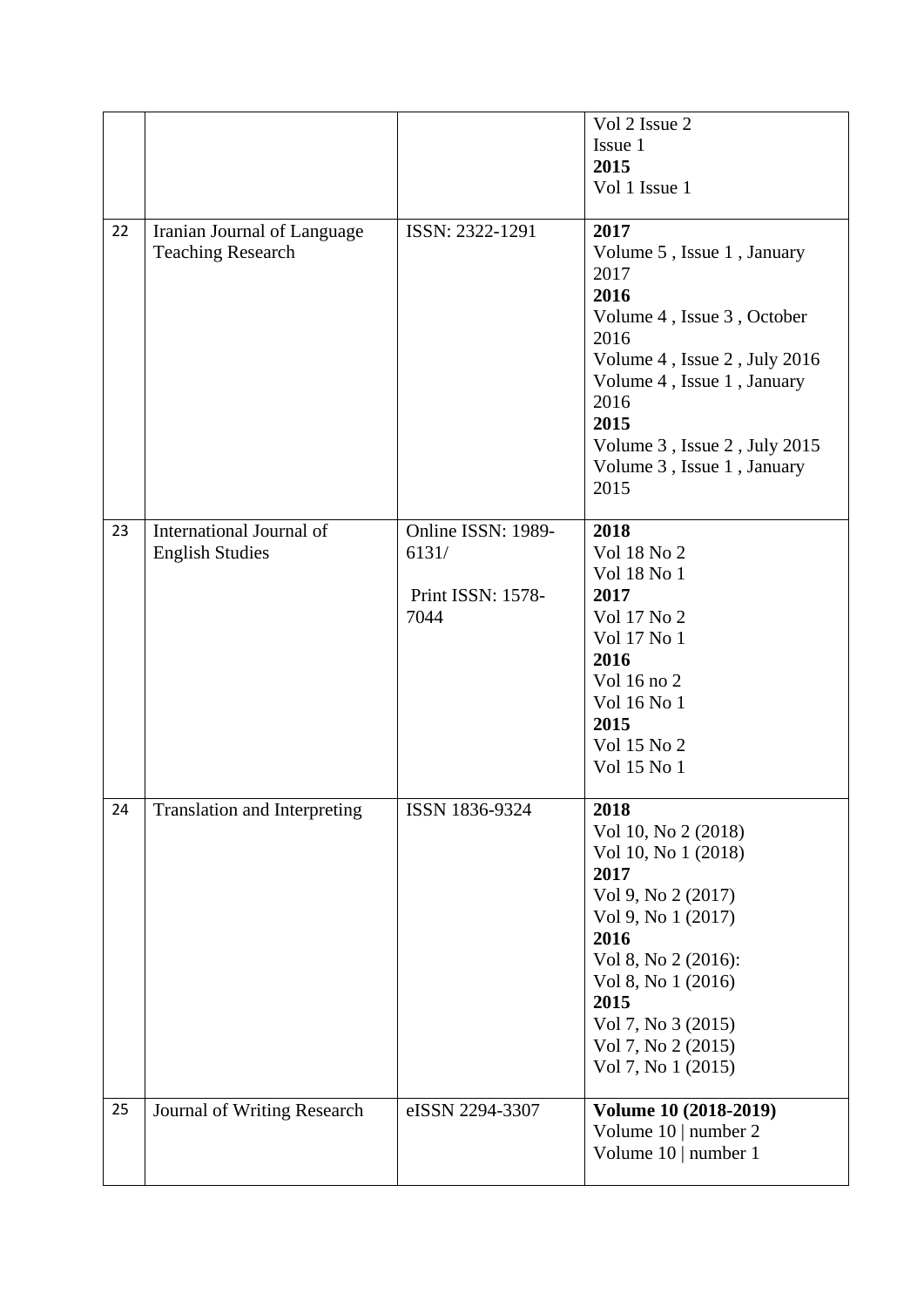|    |                                |                    | Volume 9 (2017-2018)      |
|----|--------------------------------|--------------------|---------------------------|
|    |                                |                    | Volume 9   number 3       |
|    |                                |                    | Volume 9   number 2       |
|    |                                |                    | Volume 9   number 1       |
|    |                                |                    |                           |
|    |                                |                    | Volume 8 (2016-2017)      |
|    |                                |                    | Volume 8   number 3       |
|    |                                |                    | Volume 8   number 2       |
|    |                                |                    | Volume 8   number 1       |
|    |                                |                    |                           |
|    |                                |                    | Volume 7 (2015-2016)      |
|    |                                |                    | Volume 7   number 3       |
|    |                                |                    |                           |
|    |                                |                    | Volume 7   number 2       |
|    |                                |                    | Volume 7   number 1       |
|    |                                |                    | Volume 6 (2014-2015)      |
|    |                                |                    | Volume 6   number 3       |
|    |                                |                    | Volume 6   number 2       |
|    |                                |                    | Volume 6   number 1       |
|    |                                |                    |                           |
|    |                                |                    |                           |
| 26 | The Journal of Teaching        | ISSN 1642-1027     | 2017                      |
|    | <b>English with Technology</b> |                    | Vol 17 Issue 4            |
|    |                                |                    | Vol 17 Issue 3            |
|    |                                |                    | Vol 17 Issue 2            |
|    |                                |                    | Vol 17 Issue 1            |
|    |                                |                    | 2016                      |
|    |                                |                    | Vol 16 Issue 4            |
|    |                                |                    | Vol 16 Issue 3            |
|    |                                |                    |                           |
|    |                                |                    | Vol 16 Issue 2            |
|    |                                |                    | Vol 16 Issue 1            |
|    |                                |                    | 2015                      |
|    |                                |                    | Vol 15 issue 4            |
|    |                                |                    | Vol 15 Issue 3            |
|    |                                |                    | Vol 15 Issue 2            |
|    |                                |                    | Vol 15 Issue 1            |
|    |                                |                    |                           |
| 27 | Regional Studies, Regional     | Online ISSN: 2168- | 2019                      |
|    | Science                        | 1376               | Volume 6, 2019            |
|    |                                |                    | 2018                      |
|    |                                |                    | Volume 5, 2018            |
|    |                                |                    | 2017                      |
|    |                                |                    | Volume 4, 2017            |
|    |                                |                    | 2016                      |
|    |                                |                    | Vol 3,2016                |
|    |                                |                    | 2015                      |
|    |                                |                    | Vol 2, 2015               |
|    |                                |                    |                           |
| 28 | Electronic Journal of Foreign  | ISSN 0219-9874     | 2018                      |
|    | <b>Language Teaching</b>       |                    | Volume 15, Number 1, June |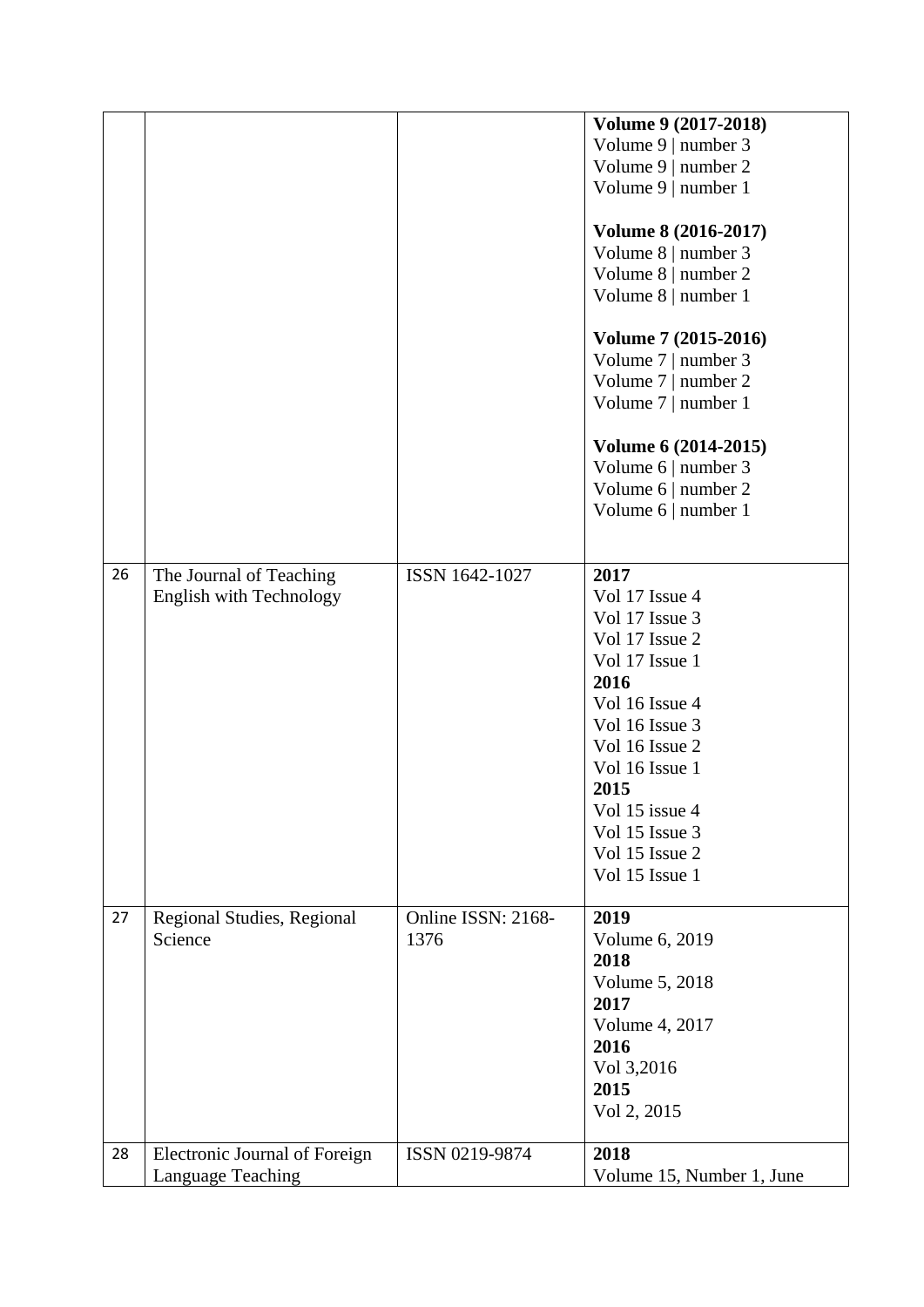|    |                              |                | 2018                      |
|----|------------------------------|----------------|---------------------------|
|    |                              |                | Volume 15, Supplement 1,  |
|    |                              |                | October 2018              |
|    |                              |                | 2017                      |
|    |                              |                | Volume 14, Number 1, June |
|    |                              |                | 2017                      |
|    |                              |                | Volume 14, Number 2,      |
|    |                              |                | December 2017             |
|    |                              |                | 2016                      |
|    |                              |                | Volume 13, Number 1, June |
|    |                              |                | 2016                      |
|    |                              |                | Volume 13, Number 2,      |
|    |                              |                | December 2016             |
|    |                              |                | 2015                      |
|    |                              |                |                           |
|    |                              |                | Volume 12, Number 1, June |
|    |                              |                | 2015                      |
|    |                              |                | Volume 12, Number 2,      |
|    |                              |                | December 2015             |
|    |                              |                | Volume 12, Supplement 1,  |
|    |                              |                | December 2015             |
| 29 | Journal of Language and      | ISSN 1305-578X | 2018                      |
|    | <b>Linguistic Studies</b>    | (Online)       | Vol 14, No 4 (2018):      |
|    |                              |                | Vol 14, No 3 (2018)       |
|    |                              |                | Vol 14, No 2 (2018)       |
|    |                              |                | Vol 14, No 1 (2018)       |
|    |                              |                | 2017                      |
|    |                              |                | Vol 13, No 2 (2017)       |
|    |                              |                | Vol 13, No 1 (2017)       |
|    |                              |                | 2016                      |
|    |                              |                | Vol 12, No 2 (2016)       |
|    |                              |                | Vol 12, No 1 (2016)       |
|    |                              |                | 2015                      |
|    |                              |                | Vol 11, No 2 (2015)       |
|    |                              |                | Vol 11, No 1 (2015)       |
|    |                              |                |                           |
| 30 | Journal Of Languange         | ISSN 1798-4769 | 2019                      |
|    | <b>Teaching and Research</b> |                | Vol 10, No 1 (2019)       |
|    |                              |                | 2018                      |
|    |                              |                | Vol 9, No 6 (2018)        |
|    |                              |                | Vol 9, No 5 (2018)        |
|    |                              |                | Vol 9, No 4 (2018)        |
|    |                              |                | Vol 9, No 3 (2018)        |
|    |                              |                | Vol 9, No 2 (2018)        |
|    |                              |                | Vol 9, No 1 (2018)        |
|    |                              |                | 2017                      |
|    |                              |                | Vol 8, No 6 (2017)        |
|    |                              |                | Vol 8, No 5 (2017)        |
|    |                              |                | Vol 8, No 4 (2017)        |
|    |                              |                | Vol 8, No 3 (2017)        |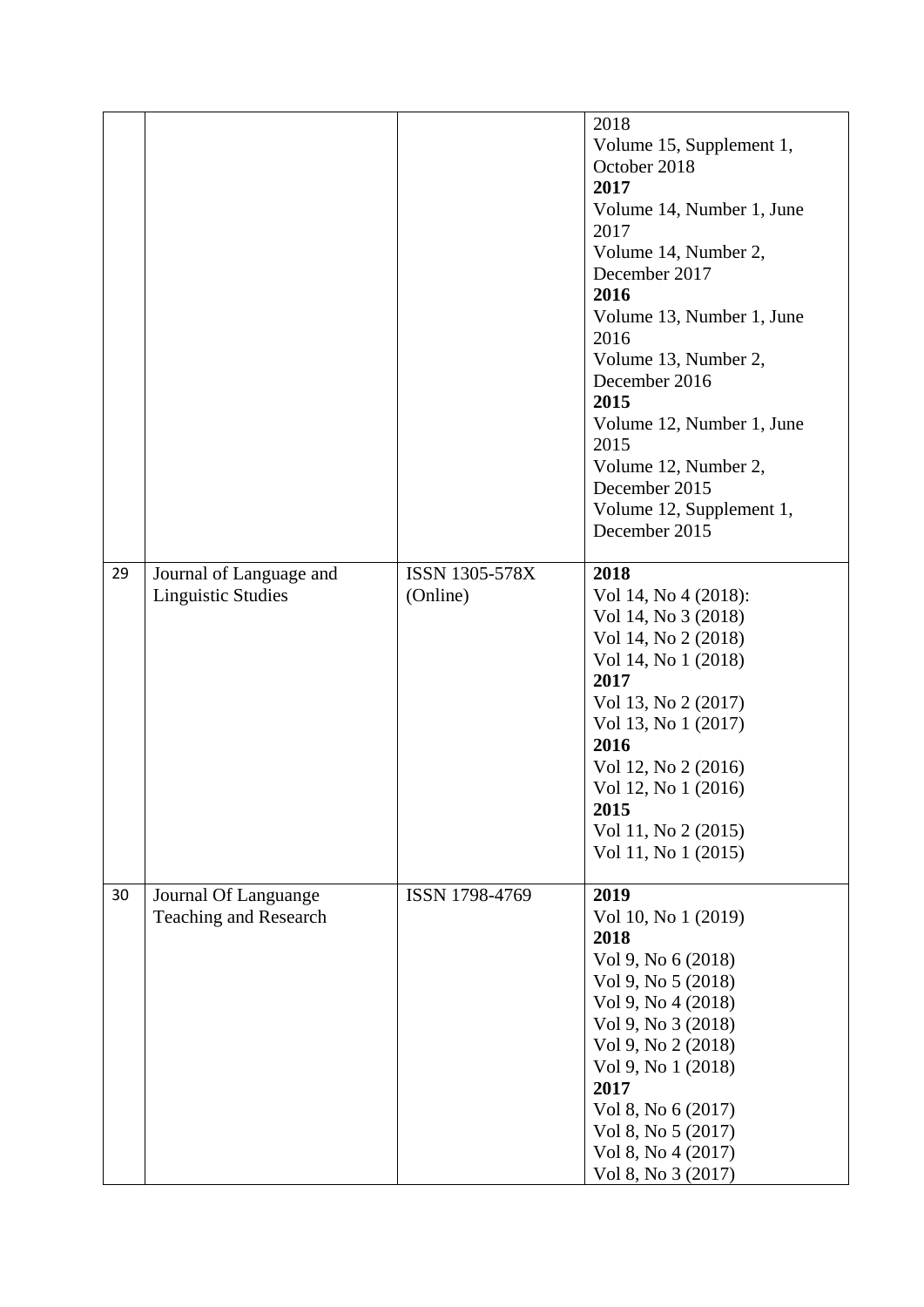|    |                               |                    | Vol 8, No 2 (2017)               |
|----|-------------------------------|--------------------|----------------------------------|
|    |                               |                    | Vol 8, No 1 (2017)               |
|    |                               |                    | 2016                             |
|    |                               |                    | Vol 7, No 6 (2016)               |
|    |                               |                    |                                  |
|    |                               |                    | Vol 7, No 5 (2016)               |
|    |                               |                    | Vol 7, No 4 (2016)               |
|    |                               |                    | Vol 7, No 3 (2016)               |
|    |                               |                    | Vol 7, No 2 (2016)               |
|    |                               |                    | Vol 7, No 1 (2016)               |
|    |                               |                    | 2015                             |
|    |                               |                    | Vol 6, No 6 (2015)               |
|    |                               |                    | Vol 6, No 5 (2015)               |
|    |                               |                    | Vol 6, No 4 (2015)               |
|    |                               |                    |                                  |
|    |                               |                    | Vol 6, No 3 (2015)               |
|    |                               |                    | Vol 6, No 2 (2015)               |
|    |                               |                    | Vol 6, No 1 (2015)               |
|    |                               |                    |                                  |
| 31 | Indonesian Journal Of Applied | (pISSN: 2301-9468) | 2019                             |
|    | Linguistics                   | and eISSN: 2502-   | Vol. 8 No. 3, January 2019       |
|    |                               | 6747               | 2018                             |
|    |                               |                    | Vol. 8 No 2 2018                 |
|    |                               |                    |                                  |
|    |                               |                    | Vol 8, No 1 (2018): Vol. 8 No.   |
|    |                               |                    | 1, May 2018                      |
|    |                               |                    | Vol 7, No 3 (2018): Vol. 7 No.   |
|    |                               |                    | 3, January 2018                  |
|    |                               |                    | 2017                             |
|    |                               |                    | Vol 7, No 2 (2017): Vol. 7 No.   |
|    |                               |                    | 2, September 2017                |
|    |                               |                    | Vol 7, No 1 (2017): Vol. 7 No.   |
|    |                               |                    | 1, May 2017                      |
|    |                               |                    | Vol 6, No 2 (2017): Vol. 6 No.   |
|    |                               |                    |                                  |
|    |                               |                    | 2, January 2017                  |
|    |                               |                    | 2016                             |
|    |                               |                    | Vol 6, No 1 (2016): Vol. 6 No. 1 |
|    |                               |                    | <b>July 2016</b>                 |
|    |                               |                    | Vol 5, No 2 (2016): Vol. 5 No. 2 |
|    |                               |                    | January 2016                     |
|    |                               |                    | 2015                             |
|    |                               |                    | Vol 5, No 1 (2015): Vol. 5 No 1  |
|    |                               |                    | <b>July 2015</b>                 |
|    |                               |                    | Vol 4, No 2 (2015): Vol 4 No. 2  |
|    |                               |                    |                                  |
|    |                               |                    | January 2015                     |
|    |                               |                    |                                  |
| 32 | <b>Researchers World</b>      | ISSN: 2229-4686,   | 2018                             |
|    |                               | Print ISSN: 2231-  | Vol 9                            |
|    |                               | 4172               | <b>ISSUE 1-JANUARY</b>           |
|    |                               |                    | 2017                             |
|    |                               |                    | Vol 8                            |
|    |                               |                    | <b>ISSUE 1-JANUARY</b>           |
|    |                               |                    | <b>ISSUE 2 - APRIL</b>           |
|    |                               |                    |                                  |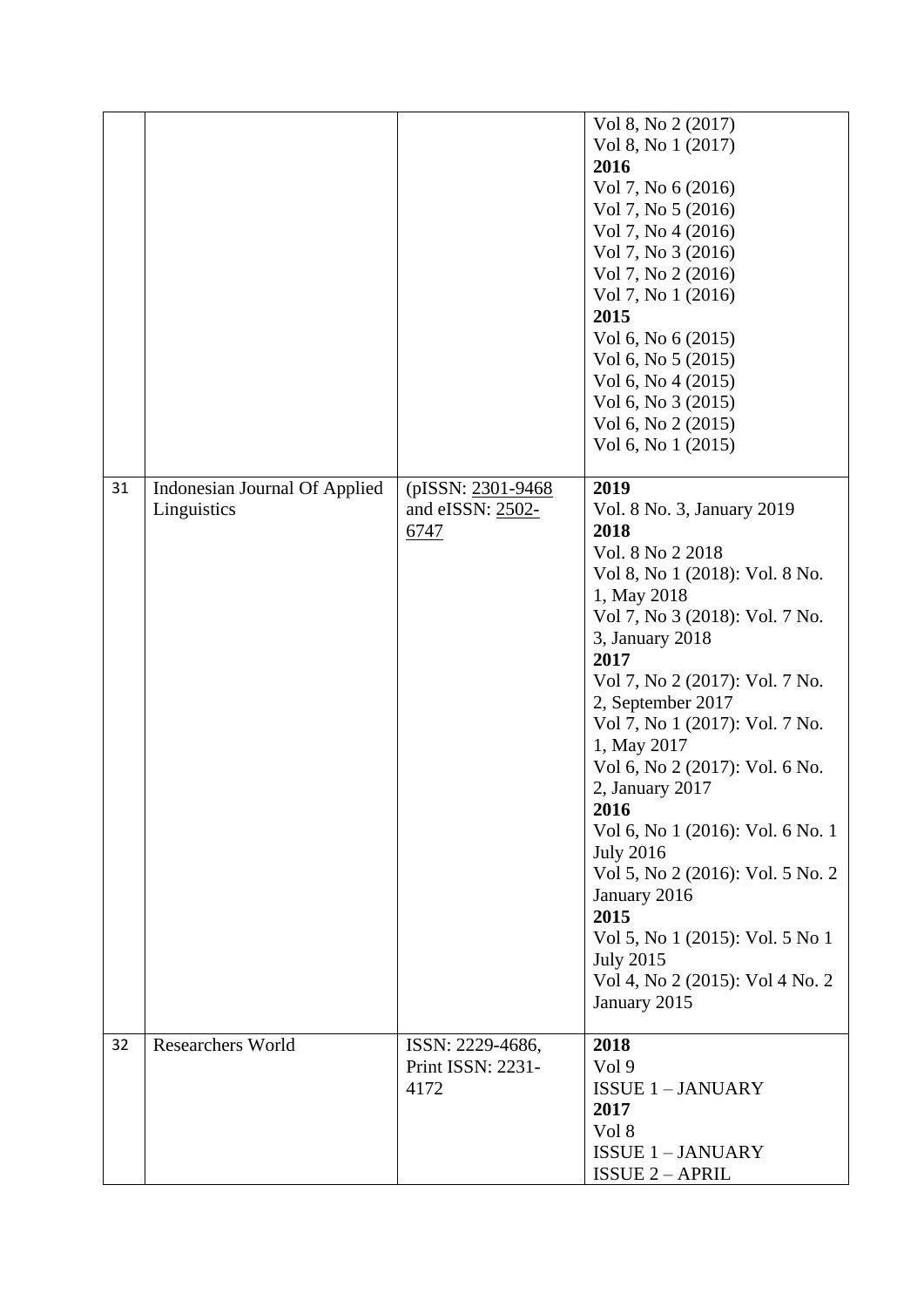|    |                                         |                                                         | $ISSUE 3 - JULY$<br><b>ISSUE 4 - OCTOBER</b><br>2016<br>Vol 7<br><b>ISSUE 1-JANUARY</b><br><b>ISSUE 2 - APRIL</b><br><b>ISSUE 3-JULY</b><br><b>ISSUE 4 - OCTOBER</b><br>2015<br>Vol 6<br><b>ISSUE 1-JANUARY</b><br><b>ISSUE 2 - APRIL</b>                                                                                    |
|----|-----------------------------------------|---------------------------------------------------------|------------------------------------------------------------------------------------------------------------------------------------------------------------------------------------------------------------------------------------------------------------------------------------------------------------------------------|
|    |                                         |                                                         | $ISSUE 3 - JULY$<br><b>ISSUE 4 - OCTOBER</b>                                                                                                                                                                                                                                                                                 |
| 33 | Journal of Moral Education              | Print ISSN: 0305-<br>7240<br>Online ISSN: 1465-<br>3877 | 2018<br>Vol 47 Issue 4<br>Vol 47 Issue 3<br>Vol 47 Issue 2<br>Vol 47 Issue 1<br>2017<br>Vol 46 Issue 4<br>Vol 46 Issue 3<br>Vol 46 Issue 2<br>Vol 46 Issue 1<br>2016<br>Vol 45 Issue 4<br>Vol 45 Issue 3<br>Vol 45 Issue 2<br>Vol 45 Issue 1<br>2015<br>Vol 44 Issue 4<br>Vol 44 Issue 3<br>Vol 44 Issue 2<br>Vol 44 Issue 1 |
| 34 | Islam and Christian-Muslim<br>Relations | Print ISSN: 0959-<br>6410<br>Online ISSN: 1469-<br>9311 | 2019<br>Vol 30 Issue 1<br>2018<br>Vol 29 Issue 4<br>Vol 29 Issue 3<br>Vol 29 Issue 2<br>Vol 29 Issue 1<br>2017<br>Vol 28 Issue 4<br>Vol 28 Issue 3<br>Vol 28 Issue 2<br>Vol 28 Issue 1<br>2016<br>Vol 27 Issue 4                                                                                                             |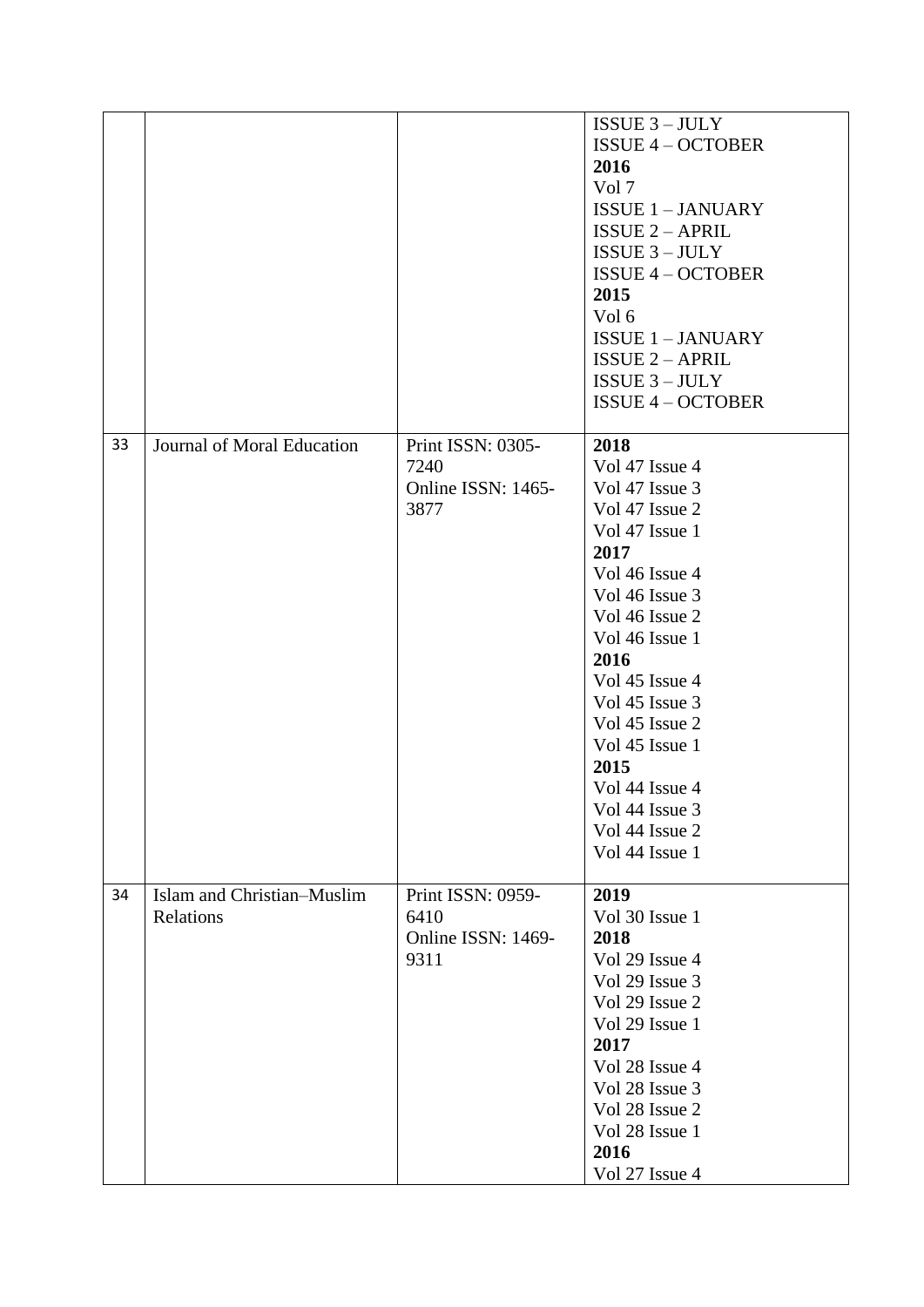| 35 | <b>Creativity Studies</b>                                                   |                | Vol 27 Issue 3<br>Vol 27 Issue 2<br>Vol 27 Issue 1<br>2015<br>Vol 26 Issue 4<br>Vol 26 Issue 3<br>Vol 26 Issue 2<br>Vol 26 Issue 1<br>2017                                                                                                                                                                                                                                                                                               |
|----|-----------------------------------------------------------------------------|----------------|------------------------------------------------------------------------------------------------------------------------------------------------------------------------------------------------------------------------------------------------------------------------------------------------------------------------------------------------------------------------------------------------------------------------------------------|
|    |                                                                             |                | Volume 10, 2017<br>2016<br>Vol 9, 2016<br>2015<br>Vol 8, 2015                                                                                                                                                                                                                                                                                                                                                                            |
| 36 | Journal of Interactive Online<br>Learning                                   | ISSn 1541-4914 | 2018<br>Issue $1 -$ Winter, 2018<br>2017<br>Issue $1 -$ Summer, 2017<br>Issue $2 -$ Winter, 2017<br>2016<br>Issue $1 -$ Summer, 2016<br>Issue $2 -$ Winter, 2016<br>2015<br>Issue $3 -$ Spring, 2015<br>Issue $4 -$ Winter, 2015                                                                                                                                                                                                         |
| 37 | <b>International Review of</b><br>Research in Open and Distance<br>Learning | $\blacksquare$ | 2018<br>Vol 19 No 5 (2018)<br>Vol 19 No 4 (2018)<br>Vol 19 No 3 (2018)<br>Vol 19 No 2 (2018)<br>Vol 19 No 1 (2018)<br>2017<br>Vol 18 No 7 (2017)<br>Vol 18 No 6 (2017)<br>Vol 18 No 5 (2017)<br>Vol 18 No 3 (2017)<br>Vol 18 No 2 (2017)<br>2016<br>Vol 17 No 6 (2016)<br>Vol 17 No 5 (2016)<br>Vol 17 No 4 (2016)<br>Vol 17 No 3 (2016)<br>Vol 17 No 2 (2016)<br>2015<br>Vol 16 No 4 (2015)<br>Vol 16 No 3 (2015)<br>Vol 16 No 2 (2015) |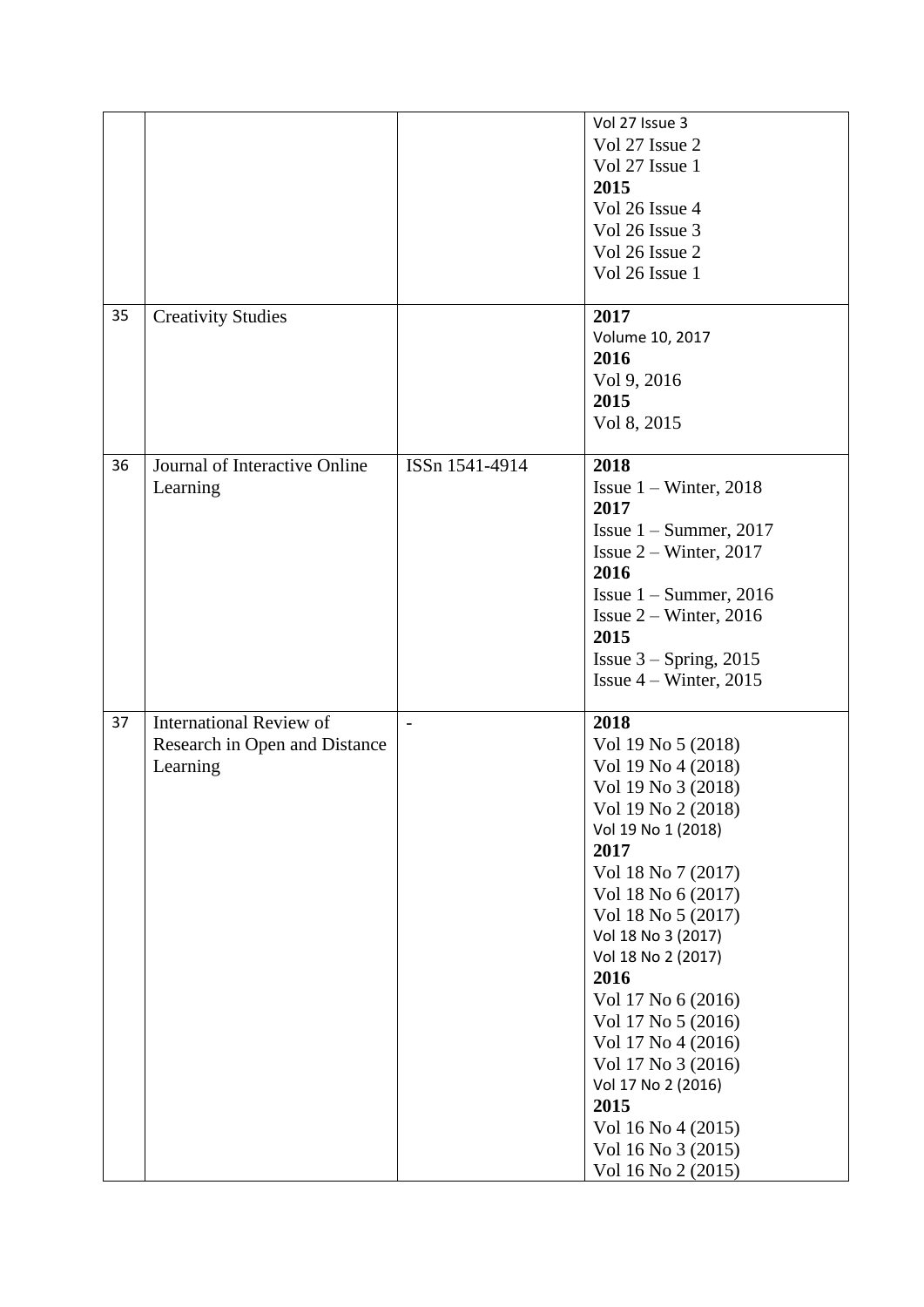| 38<br>Journal of Teacher Education<br>Online ISSN:<br>2018<br>for Sustainability<br>1691-5534<br>Vol 20 Issue 1<br>2017<br>Vol 19 Issue 2<br>Vol 19 Issue 1<br>2016<br>Vol 18 Issue 2<br>Vol 18 Issue 1<br>2015<br>Vol 17 Issue 2<br>Vol 17 Issue 1<br>Journal of International Studies<br>ISSN: 2306-3483<br>2018<br>39<br>(Online), 2071-8330<br>Vol. 11, No 1, 2018<br>(Print)<br>Vol. 11, No 2, 2018<br>Vol. 11, No 3, 2018<br>Vol. 11, No 4, 2018<br>2017<br>Vol. 10, No 1, 2017<br>Vol. 10, No 2, 2017<br>Vol. 10, No 3, 2017<br>Vol. 10, No 4, 2017<br>2016<br>Vol. 9, No 1, 2016<br>Vol. 9, No 2, 2016<br>Vol. 9, No 3, 2016<br>2015<br>Vol. 8, No 1, 2015<br>Vol. 8, No 2, 2015<br>Vol. 8, No 3, 2015<br>Encyclopaideia<br>40<br>2018<br>ISSN 1825-8670;<br>ISSN-L 1590-492X<br>Vol 22, No 52 (2018)<br>Vol 22, No 51 (2018)<br>Vol 22, No 50 (2018)<br>2017<br>Vol 21, No 49 (2017)<br>Vol 21, No 48 (2017)<br>Vol 21, No 47 (2017) | Vol 16 No 1 (2015) |
|-----------------------------------------------------------------------------------------------------------------------------------------------------------------------------------------------------------------------------------------------------------------------------------------------------------------------------------------------------------------------------------------------------------------------------------------------------------------------------------------------------------------------------------------------------------------------------------------------------------------------------------------------------------------------------------------------------------------------------------------------------------------------------------------------------------------------------------------------------------------------------------------------------------------------------------------------|--------------------|
|                                                                                                                                                                                                                                                                                                                                                                                                                                                                                                                                                                                                                                                                                                                                                                                                                                                                                                                                               |                    |
|                                                                                                                                                                                                                                                                                                                                                                                                                                                                                                                                                                                                                                                                                                                                                                                                                                                                                                                                               |                    |
| 2016<br>Vol 20, No 46 (2016)<br>Vol 20, No 45 (2016)<br>Vol 20, No 44 (2016)<br>2015<br>Vol 19, No 43 (2015)<br>Vol 19, No 42 (2015)<br>Vol 19, No 41 (2015)<br>2019<br>41<br>Magis journal<br>ISSN: 2027-1182 (En                                                                                                                                                                                                                                                                                                                                                                                                                                                                                                                                                                                                                                                                                                                            |                    |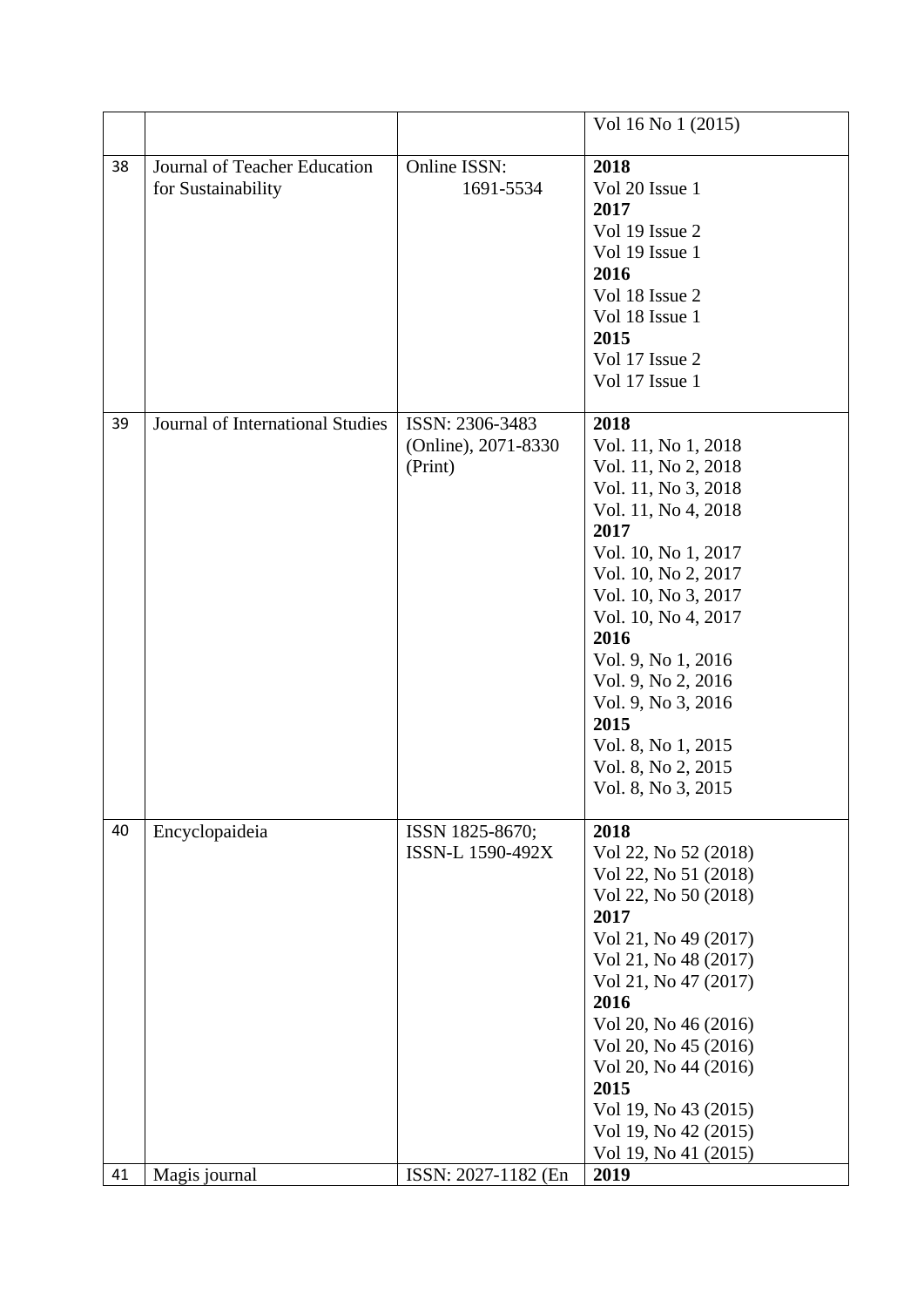| 1174 (Impreso)<br>2018<br>Vol 11, No 22 (2018)<br>Vol 10, No 21 (2018)<br>2017<br>Vol 10, No 20 (2017)<br>Vol 9, No 19 (2017)<br>2016<br>Vol 8, No 17 (2016)<br>Vol 9, No 18 (2016)<br>2015<br>Vol 8, No 16 (2015)<br>Vol 7, No 15 (2015)<br>Journal for Critical Education<br>42<br>ISSN 1740-2743<br>2018<br><b>Policy Studies</b><br>Online version /<br>Volume 16 Number 3 -<br>ISSN 2051-0969 Print<br>December 2018<br>Volume 16 Number 2 -<br>version<br>September 2018<br>Volume 16 Number $1 - April$<br>2018<br>2017<br>Volume 15 Number 3 -<br>December 2017<br>Volume 15 Number 2 – October<br>2017<br>Volume 15 Number 1 – March<br>2017<br>2016<br>Volume 14 Number $3 -$<br>December 2016<br>Volume 14 Number $2 -$ August<br>2016<br>Volume 14 Number 1 – March<br>2016 |  | línea)   ISSN: 2027- | Vol 11, No 23 (2019) |
|-----------------------------------------------------------------------------------------------------------------------------------------------------------------------------------------------------------------------------------------------------------------------------------------------------------------------------------------------------------------------------------------------------------------------------------------------------------------------------------------------------------------------------------------------------------------------------------------------------------------------------------------------------------------------------------------------------------------------------------------------------------------------------------------|--|----------------------|----------------------|
|                                                                                                                                                                                                                                                                                                                                                                                                                                                                                                                                                                                                                                                                                                                                                                                         |  |                      |                      |
|                                                                                                                                                                                                                                                                                                                                                                                                                                                                                                                                                                                                                                                                                                                                                                                         |  |                      |                      |
|                                                                                                                                                                                                                                                                                                                                                                                                                                                                                                                                                                                                                                                                                                                                                                                         |  |                      |                      |
|                                                                                                                                                                                                                                                                                                                                                                                                                                                                                                                                                                                                                                                                                                                                                                                         |  |                      |                      |
|                                                                                                                                                                                                                                                                                                                                                                                                                                                                                                                                                                                                                                                                                                                                                                                         |  |                      |                      |
|                                                                                                                                                                                                                                                                                                                                                                                                                                                                                                                                                                                                                                                                                                                                                                                         |  |                      |                      |
|                                                                                                                                                                                                                                                                                                                                                                                                                                                                                                                                                                                                                                                                                                                                                                                         |  |                      |                      |
|                                                                                                                                                                                                                                                                                                                                                                                                                                                                                                                                                                                                                                                                                                                                                                                         |  |                      |                      |
|                                                                                                                                                                                                                                                                                                                                                                                                                                                                                                                                                                                                                                                                                                                                                                                         |  |                      |                      |
|                                                                                                                                                                                                                                                                                                                                                                                                                                                                                                                                                                                                                                                                                                                                                                                         |  |                      |                      |
|                                                                                                                                                                                                                                                                                                                                                                                                                                                                                                                                                                                                                                                                                                                                                                                         |  |                      |                      |
|                                                                                                                                                                                                                                                                                                                                                                                                                                                                                                                                                                                                                                                                                                                                                                                         |  |                      |                      |
|                                                                                                                                                                                                                                                                                                                                                                                                                                                                                                                                                                                                                                                                                                                                                                                         |  |                      |                      |
|                                                                                                                                                                                                                                                                                                                                                                                                                                                                                                                                                                                                                                                                                                                                                                                         |  |                      |                      |
|                                                                                                                                                                                                                                                                                                                                                                                                                                                                                                                                                                                                                                                                                                                                                                                         |  |                      |                      |
|                                                                                                                                                                                                                                                                                                                                                                                                                                                                                                                                                                                                                                                                                                                                                                                         |  |                      |                      |
|                                                                                                                                                                                                                                                                                                                                                                                                                                                                                                                                                                                                                                                                                                                                                                                         |  |                      |                      |
|                                                                                                                                                                                                                                                                                                                                                                                                                                                                                                                                                                                                                                                                                                                                                                                         |  |                      |                      |
|                                                                                                                                                                                                                                                                                                                                                                                                                                                                                                                                                                                                                                                                                                                                                                                         |  |                      |                      |
|                                                                                                                                                                                                                                                                                                                                                                                                                                                                                                                                                                                                                                                                                                                                                                                         |  |                      |                      |
|                                                                                                                                                                                                                                                                                                                                                                                                                                                                                                                                                                                                                                                                                                                                                                                         |  |                      |                      |
|                                                                                                                                                                                                                                                                                                                                                                                                                                                                                                                                                                                                                                                                                                                                                                                         |  |                      |                      |
|                                                                                                                                                                                                                                                                                                                                                                                                                                                                                                                                                                                                                                                                                                                                                                                         |  |                      |                      |
|                                                                                                                                                                                                                                                                                                                                                                                                                                                                                                                                                                                                                                                                                                                                                                                         |  |                      |                      |
|                                                                                                                                                                                                                                                                                                                                                                                                                                                                                                                                                                                                                                                                                                                                                                                         |  |                      |                      |
|                                                                                                                                                                                                                                                                                                                                                                                                                                                                                                                                                                                                                                                                                                                                                                                         |  |                      |                      |
|                                                                                                                                                                                                                                                                                                                                                                                                                                                                                                                                                                                                                                                                                                                                                                                         |  |                      |                      |
|                                                                                                                                                                                                                                                                                                                                                                                                                                                                                                                                                                                                                                                                                                                                                                                         |  |                      |                      |
|                                                                                                                                                                                                                                                                                                                                                                                                                                                                                                                                                                                                                                                                                                                                                                                         |  |                      |                      |
|                                                                                                                                                                                                                                                                                                                                                                                                                                                                                                                                                                                                                                                                                                                                                                                         |  |                      |                      |
|                                                                                                                                                                                                                                                                                                                                                                                                                                                                                                                                                                                                                                                                                                                                                                                         |  |                      |                      |
|                                                                                                                                                                                                                                                                                                                                                                                                                                                                                                                                                                                                                                                                                                                                                                                         |  |                      |                      |
|                                                                                                                                                                                                                                                                                                                                                                                                                                                                                                                                                                                                                                                                                                                                                                                         |  |                      |                      |
|                                                                                                                                                                                                                                                                                                                                                                                                                                                                                                                                                                                                                                                                                                                                                                                         |  |                      |                      |
| 2015                                                                                                                                                                                                                                                                                                                                                                                                                                                                                                                                                                                                                                                                                                                                                                                    |  |                      |                      |
| Volume 13 Number $3 -$                                                                                                                                                                                                                                                                                                                                                                                                                                                                                                                                                                                                                                                                                                                                                                  |  |                      |                      |
| December 2015                                                                                                                                                                                                                                                                                                                                                                                                                                                                                                                                                                                                                                                                                                                                                                           |  |                      |                      |
| Volume $13$ Number $2 -$ October                                                                                                                                                                                                                                                                                                                                                                                                                                                                                                                                                                                                                                                                                                                                                        |  |                      |                      |
| 2015                                                                                                                                                                                                                                                                                                                                                                                                                                                                                                                                                                                                                                                                                                                                                                                    |  |                      |                      |
| ISSN 2232-2647<br>2018<br><b>Center for Educational Policy</b><br>43                                                                                                                                                                                                                                                                                                                                                                                                                                                                                                                                                                                                                                                                                                                    |  |                      |                      |
| <b>Studies Journal</b><br>(online edition)<br>Vol 8 No 4                                                                                                                                                                                                                                                                                                                                                                                                                                                                                                                                                                                                                                                                                                                                |  |                      |                      |
| Vol 8 No 3                                                                                                                                                                                                                                                                                                                                                                                                                                                                                                                                                                                                                                                                                                                                                                              |  |                      |                      |
| ISSN 1855-9719<br>Vol 8 No 2                                                                                                                                                                                                                                                                                                                                                                                                                                                                                                                                                                                                                                                                                                                                                            |  |                      |                      |
| Vol 8 No 1<br>(printed edition)                                                                                                                                                                                                                                                                                                                                                                                                                                                                                                                                                                                                                                                                                                                                                         |  |                      |                      |
| 2017                                                                                                                                                                                                                                                                                                                                                                                                                                                                                                                                                                                                                                                                                                                                                                                    |  |                      |                      |
| Vol 7 No 4                                                                                                                                                                                                                                                                                                                                                                                                                                                                                                                                                                                                                                                                                                                                                                              |  |                      |                      |
| Vol 7 No 3                                                                                                                                                                                                                                                                                                                                                                                                                                                                                                                                                                                                                                                                                                                                                                              |  |                      |                      |
| Vol 7 No 2                                                                                                                                                                                                                                                                                                                                                                                                                                                                                                                                                                                                                                                                                                                                                                              |  |                      |                      |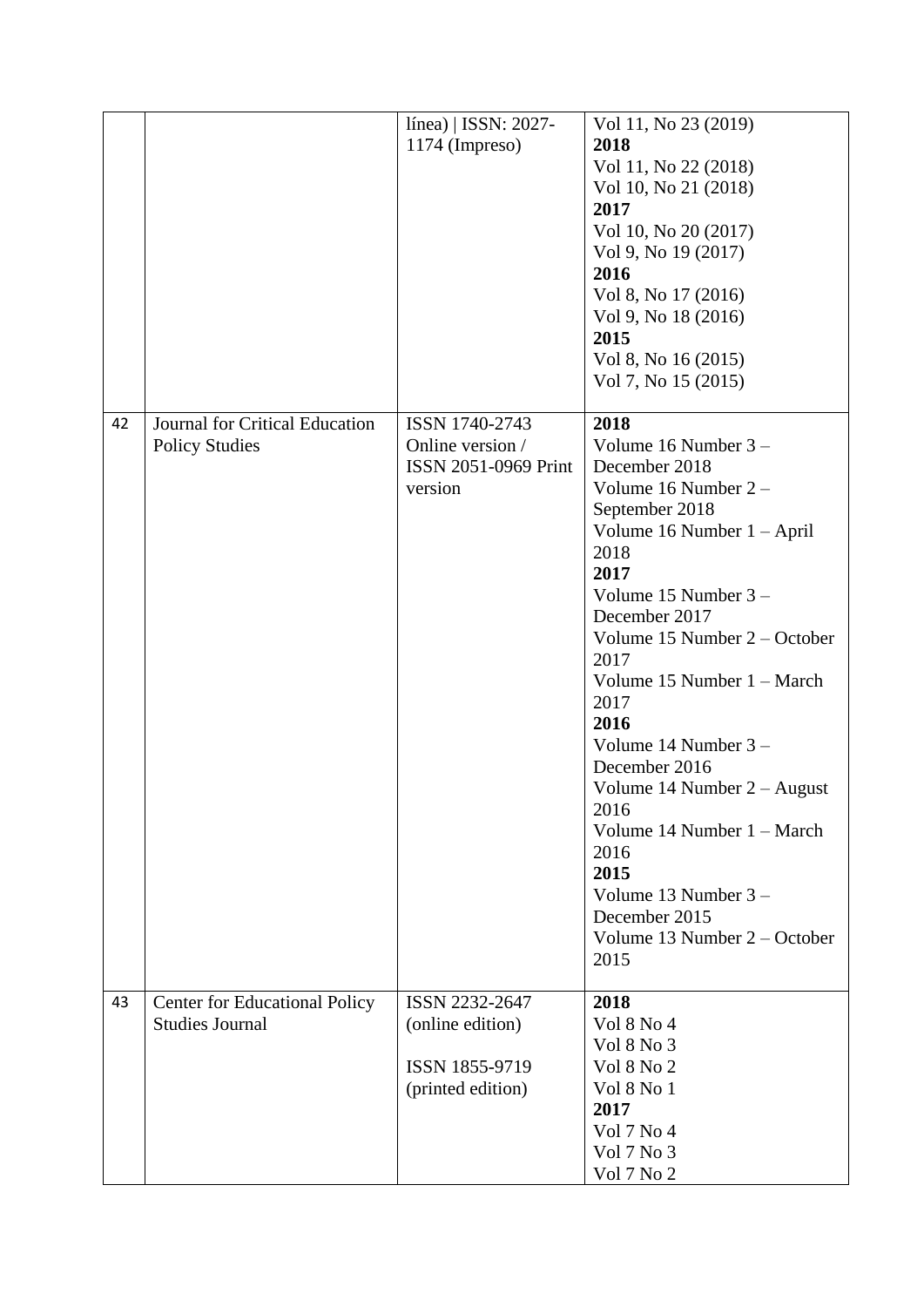|    |                                |                | Vol 7 No 1                   |
|----|--------------------------------|----------------|------------------------------|
|    |                                |                | 2016                         |
|    |                                |                | Vol 6 No 4                   |
|    |                                |                | Vol 6 No 3                   |
|    |                                |                |                              |
|    |                                |                | Vol 6 No 2                   |
|    |                                |                | Vol 6 No 1                   |
|    |                                |                | 2015                         |
|    |                                |                | Vol 5 No 4                   |
|    |                                |                | Vol 5 No 3                   |
|    |                                |                | Vol 5 No 2                   |
|    |                                |                | Vol 5 No 1                   |
|    |                                |                |                              |
|    |                                |                |                              |
| 44 | Journal of Applied Research on |                | 2017                         |
|    |                                |                | Vol 8 Issue 1                |
|    | Children                       |                |                              |
|    |                                |                | Vol 8 Issue 2                |
|    |                                |                | 2016                         |
|    |                                |                | Vol 7 Issue 1                |
|    |                                |                | Vol 7 Issue 2                |
|    |                                |                | 2015                         |
|    |                                |                | Vol 6 Issue 1                |
|    |                                |                | Vol 6 Issue 2                |
| 45 | <b>Education Next</b>          |                | 2019                         |
|    |                                |                | Winter 2019 / Vol. 19, No. 1 |
|    |                                |                | 2018                         |
|    |                                |                |                              |
|    |                                |                | Fall 2018 / Vol. 18, No. 4   |
|    |                                |                | Summer 2018 / Vol. 18, No. 3 |
|    |                                |                | Spring 2018 / Vol. 18, No. 2 |
|    |                                |                | Winter 2018 / Vol. 18, No. 1 |
|    |                                |                | 2017                         |
|    |                                |                | Fall 2017 / Vol. 17, No. 4   |
|    |                                |                | Summer 2017 / Vol. 17, No. 3 |
|    |                                |                | Spring 2017 / Vol. 17, No. 2 |
|    |                                |                | Winter 2017 / Vol. 17, No. 1 |
|    |                                |                | 2016                         |
|    |                                |                | Fall 2016 / Vol. 16, No. 4   |
|    |                                |                |                              |
|    |                                |                | Summer 2016 / Vol. 16, No. 3 |
|    |                                |                | Spring 2016 / Vol. 16, No. 2 |
|    |                                |                | Winter 2016 / Vol. 16, No. 1 |
|    |                                |                | 2015                         |
|    |                                |                | Fall 2015 / Vol. 15, No. 4S  |
|    |                                |                | ummer 2015 / Vol. 15, No. 3  |
|    |                                |                | Spring 2015 / Vol. 15, No. 2 |
|    |                                |                | Winter 2015 / Vol. 15, No. 1 |
|    |                                |                |                              |
|    |                                |                |                              |
| 46 | Journal of Interactive Online  | ISSN 1541-1494 | 2018                         |
|    | Learning                       |                | Issue $1 -$ Winter, 2018     |
|    |                                |                | 2017                         |
|    |                                |                |                              |
|    |                                |                | Issue $1 -$ Summer, 2017     |